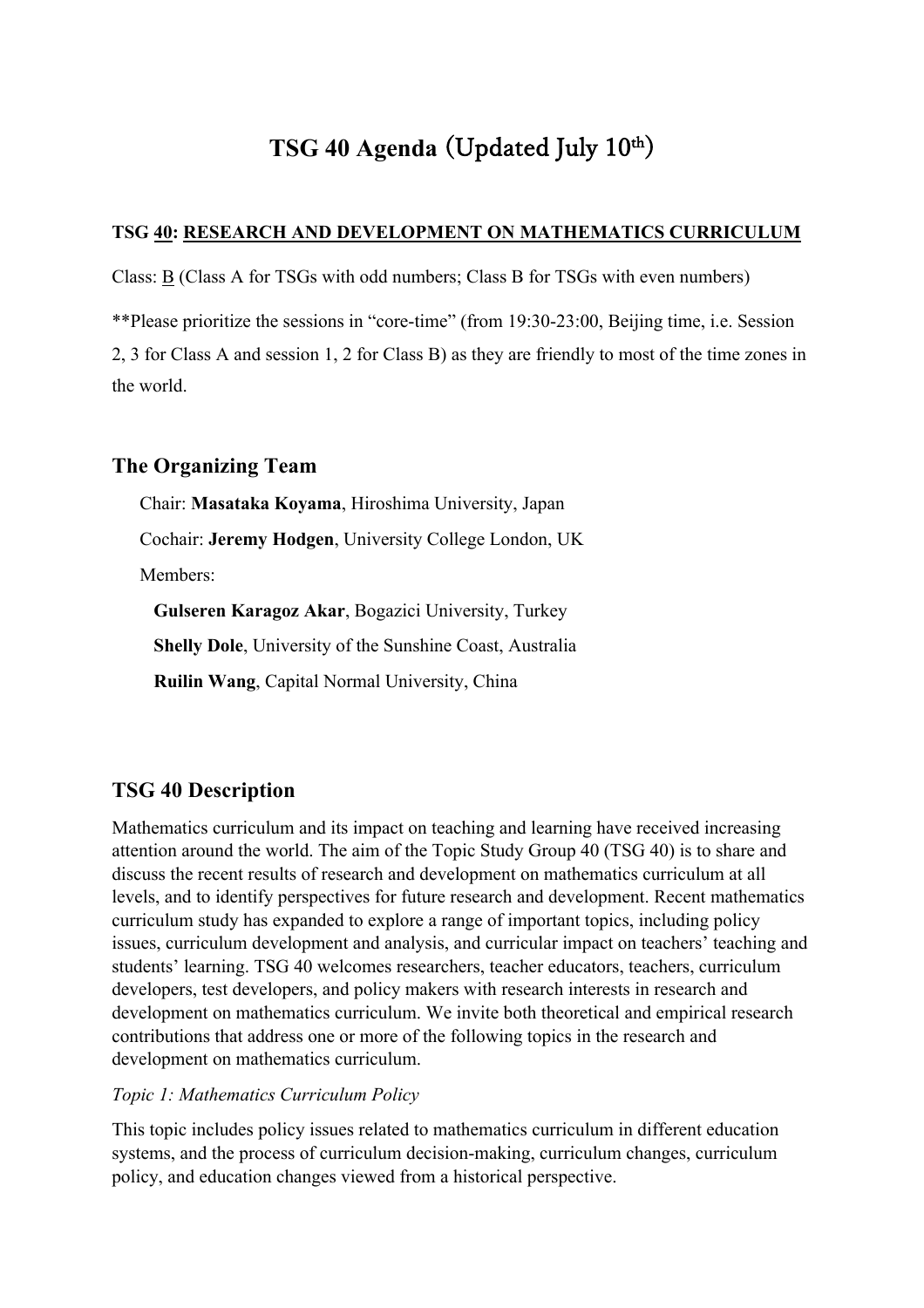### *Topic 2: Mathematics Curriculum Development and Analysis*

This topic includes curriculum design and development in different education systems; explicating and comparison of diverse ideas and practices in curriculum development, textbook design, and changes in curriculum development in different system contexts.

### *Topic 3: Mathematics Curriculum, Teacher, and Teaching*

This topic includes perspectives on the process of improving mathematics education by reform of curriculum and teaching, and the challenges of developing, implementing, and evaluating change in the content objectives and teaching of mathematics.

### *Topic 4: Mathematics Curriculum and Student Learning*

This topic includes curricular impact on students' learning and the challenges of reforming the curriculum in order to improve students' learning.

TSG 40 contributions will include regular presentations of invited and selected papers, short presentations of selected papers, and posters.

## **TSG 40 Time Allocation**

TSG 40 is in Class B and has three sessions with 90-90-120 minutes' timeslots for papers.

- TSG Class B, Session 1 (Tuesday July 13<sup>th</sup>) 19:30~21:00 Beijing time (90 minutes)
- TSG Class B, Session 2 (Friday July  $16<sup>th</sup>$ ) 21:30~23:00 Beijing time (90 minutes)
- TSG Class B, Session 3 (Saturday July  $17<sup>th</sup>$ ) 14:30~16:30 Beijing time (120 minutes)

Two additional 60-minutes' timeslots for posters, shared by all TSGs.

- Poster Session 1 (Saturday July  $17<sup>th</sup>$ ) 13:00~14:00 Beijing time (60 minutes)
- Poster Session 2 (Sunday July  $18<sup>th</sup>$ ) 13:30~14:30 Beijing time (60 minutes)

## **TSG 40 Detailed Time Allocation Program**

SP: A short paper (4 pages) has a total of 15 minutes (10-minutes' oral presentation and 5minutes' discussion)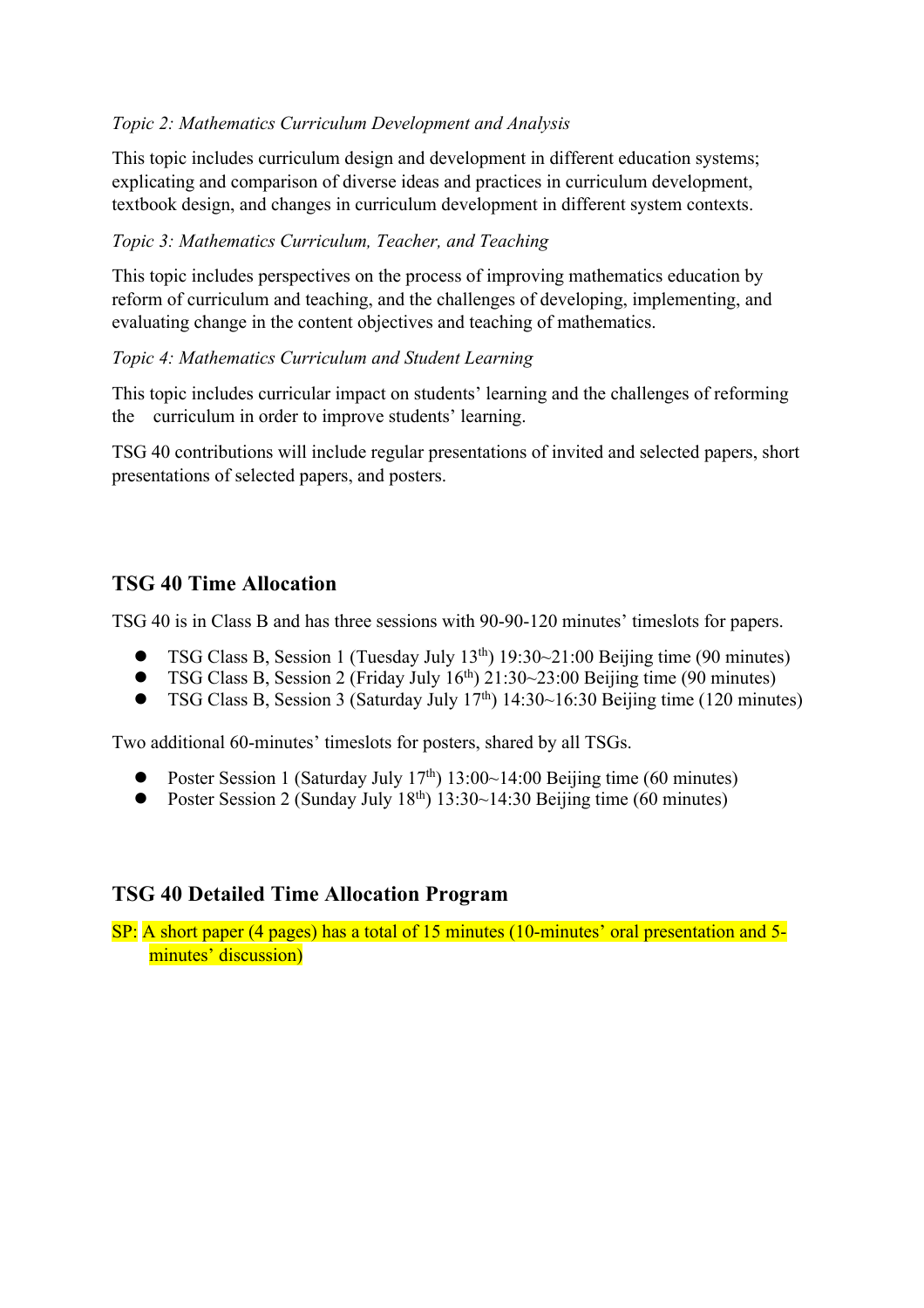## **Session 1 (Tuesday July 13th) 19:30~20:30 Beijing time (60 minutes)**

l 19:30~20:30 **Opening Session of TSG 40** Chair: **Masataka Koyama**, Hiroshima University, Japan Cochair: **Jeremy Hodgen**, University College London, UK Members: **Gulseren Karagoz Akar**, Bogazici University, Turkey **Shelly Dole**, University of the Sunshine Coast, Australia **Ruilin Wang**, Capital Normal University, China

………………………………………….

### **Session 2 Session 2 (Friday July 16th) 21:30~23:00 Beijing time (90 minutes)**

 $\bullet$  21:30~21:45 SP1 COMPARATIVE STUDY ON STATISTICAL CONTENTS IN CHINESE AND JAPANESE MATHEMATICS TEXTBOOKS

**Xinqi Zhang**<sup>1</sup> **&** Masataka Koyama2

<sup>1</sup>Graduate School of Education, Hiroshima University, Japan.

2 Graduate School of Humanities and Social Sciences, Hiroshima University, Japan.

In this paper, we compare the statistical contents in Chinese and Japanese mathematics textbooks as a part of intended mathematics curriculum. The similarity and difference are reflected on the structure of statistical contents and means of data analysis. There are deficiencies in problems, plans and conclusions of the statistical investigative cycle in China and Japan. Therefore, we think that we can use mathematical history materials of statistics to help students promote statistical thinking process.

### $\bullet$  21:45~22:00 SP2 THE IMPLEMENTATION OF A REFORMED MATHEMATICS CURRICULUM: MATHEMATICAL PROCESSES IN PRACTICE

**Anna Klothou**<sup>1</sup> & Charalampos Sakonidis2

<sup>1</sup>Department of Primary Education, Greece

2 Democritus University of Thrace, Greece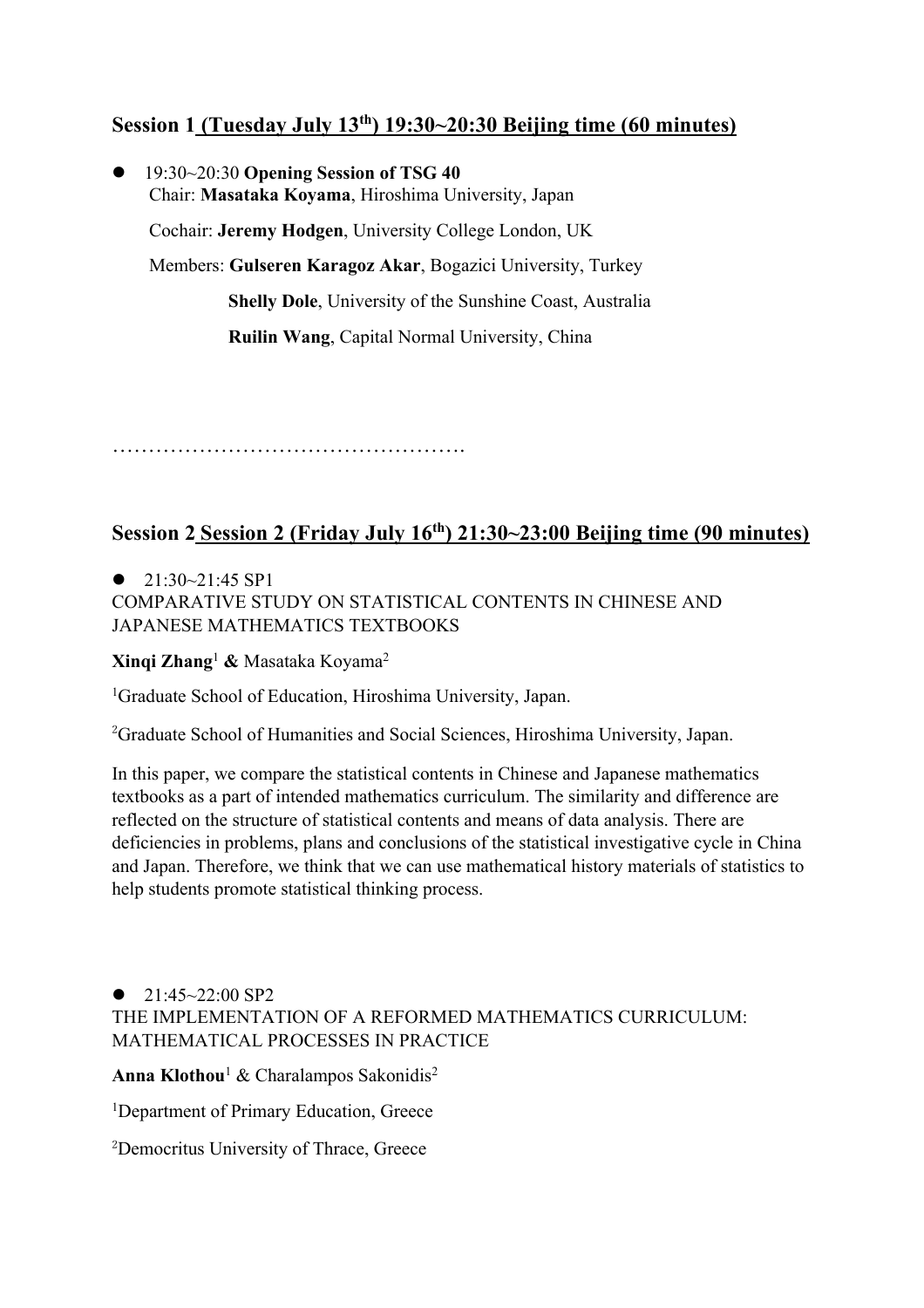The recontextualizations that are taking place during the implementation of a reformed curriculum are identified through different knowledge fields teachers draw on to attribute meaning to the ideas and the teaching practices promoted. The paper examines six primary school teachers' practices concerning four mathematical processes adopted after their involvement with piloting a reformed Mathematics curriculum in Greece. Analysis of the data revealed contradictions in teachers' teaching practices which can be attributed to local recontextualization procedures activated during the implementation of the reformed curriculum.

### $\bullet$  22:00~22:15 SP3 THE MATHEMATICAL LITERACY IN KOREAN MATHEMATICS CURRICULA

**Eun Young Cho**<sup>1</sup> & Rae Young Kim2

1 Graduate School, Ewha Womans University, South Korea

2 Ewha Womans University, South Korea

In this study, we analyzed the nature of mathematics and the goals of mathematics education represented in 10 Korean mathematics curricula(from the  $1<sup>st</sup>$  to the 2015 revised curriculum) to find out how the concept and meaning of mathematics have changed over time. We conducted semantic network analysis by keywords of each curriculum to identify the word change trend by extracting the frequency and degree centrality of each word, and matrix charts among words.

The results from the analysis showed that the meaning of mathematics has changed to meet social needs across curricula. The first curriculum reflected the needs for the reconstruction of the nation and education for citizens after the Korean War so that "life" emerged as a keyword in the mathematics curriculum. The 2007 revised curriculum stressed studentcentered instruction focusing on problem-solving skills to enhance students' ability. The term 'ability' in the 2009 and the 2015 revised curriculum has been differently used from the previous curricula in terms of the correlation with other words. It was related to the terms such as problem-solving, society, creativity, and ideas and their correlation was almost 0.9 in the 2009 and 1.0 in the 2015 revised curricula respectively, which were related to preparing for the 4th industrial revolution. It led us to reconsider the meaning of mathematics as mathematical literacy. Mathematical literacy denotes a student's ability to understand and use mathematical knowledge and skills to meet his or her needs in various contexts as a wellbeing citizen (OECD, 2018). This calls us to the need for a conceptualization of mathematical literacy in the upcoming curriculum considering social needs such as lifelong learning.

### $22.15 - 22.30$  SP4 **FINANCIAL EDUCATION IN THE ROMANIAN MATHEMATICS CURRICULUM: POLICY AND IMPLEMENTATION IN ELEMENTARY TEXTBOOKS**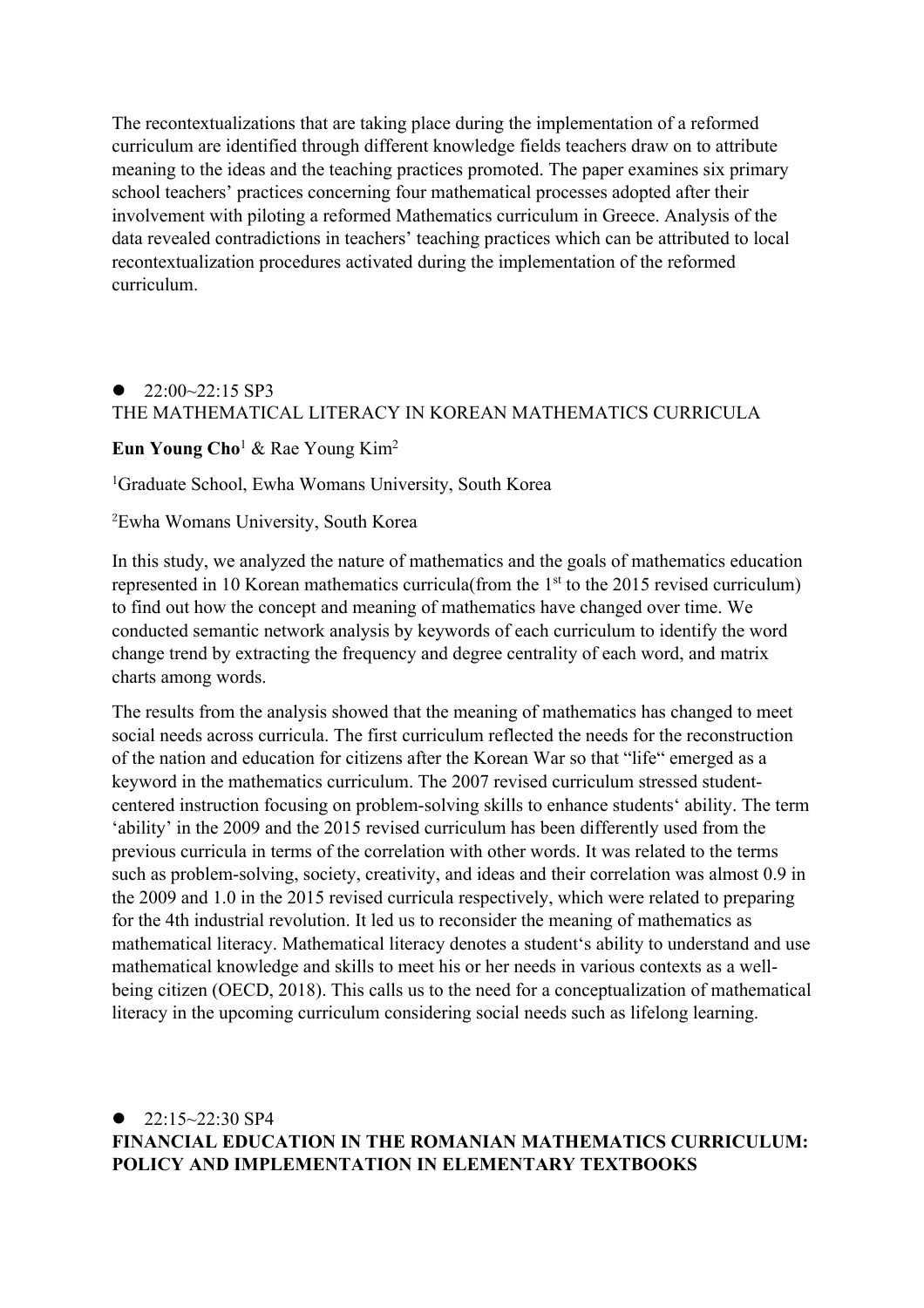Daniela Căprioară<sup>1</sup>, Annie Savard<sup>2</sup>, & Alexandre Cavalcante<sup>2</sup>

1 Ovidius University of Constanța, Romania

2 McGill University, Montreal, Canada

Introduction of financial education in the school curriculum occurs in many different ways depending on educational policies and systems. Research shows that mathematics is necessary in order to modelize financial contexts and support financial decision making (Savard, 2018; Sawatzki & Sullivan, 2017). In Romania, an European emerging country in a post-communism area (1990), the challenge to financially educate students is particularly important because the country is still adapting to a capitalist economy. In this study we will show to what extent the Romanian mathematical curriculum for the primary level corresponds to the concepts derived from the definitions of financial education. The recent mathematics curriculum requires teaching a lot of financial concepts (e.g. money and budgeting, earning and spending, cost and profit etc. So, the elementary school teachers play an important role though they have not been trained to teach FL, even if they are currently being asked to do so (Way & Holden, 2009).

## $\bullet$  22:30~22:45 SP5 FORMATIVE EVALUATION OF A TOOL FOR REPRESENTING IDEAS IN MATHEMATICS CURRICULUM DESIGN: A DELOHI STUDY EXAMPLE

### **Ellen Jameson** & Lynne McClure

Cambridge Mathematics, Cambridge Assessment, University of Cambridge, UK

Formative evaluation of curriculum frameworks can take place before they have been implemented and can contribute data in time to inform continuing design and development. In this paper we discuss some contributions of a Delphi study conducted for the formative evaluation of such a tool, the Cambridge Mathematics Framework. A panel of curriculum researchers responded to questions arising from our design, theoretical framework and methodology. This paper focuses on the panel's responses regarding the contributions of motivation to mathematical thinking and doing. The panel assigned motivation lower priority in total for consideration in our design work, but also expressed the highest levels of professional disagreement about it. This centred around the degree of integration they perceived motivation to have with the development of conceptual understanding in mathematics.

## $\bullet$  22:45~23:00 SP6 IMAGES OF MATHEMATICS CURRICULUM AND PEDAGOGICAL INFLUENCES

### **Laxman Luitel** & Bal Chandra Luitel

Kathmandu University School of Education, Department of STEAM Education, Nepal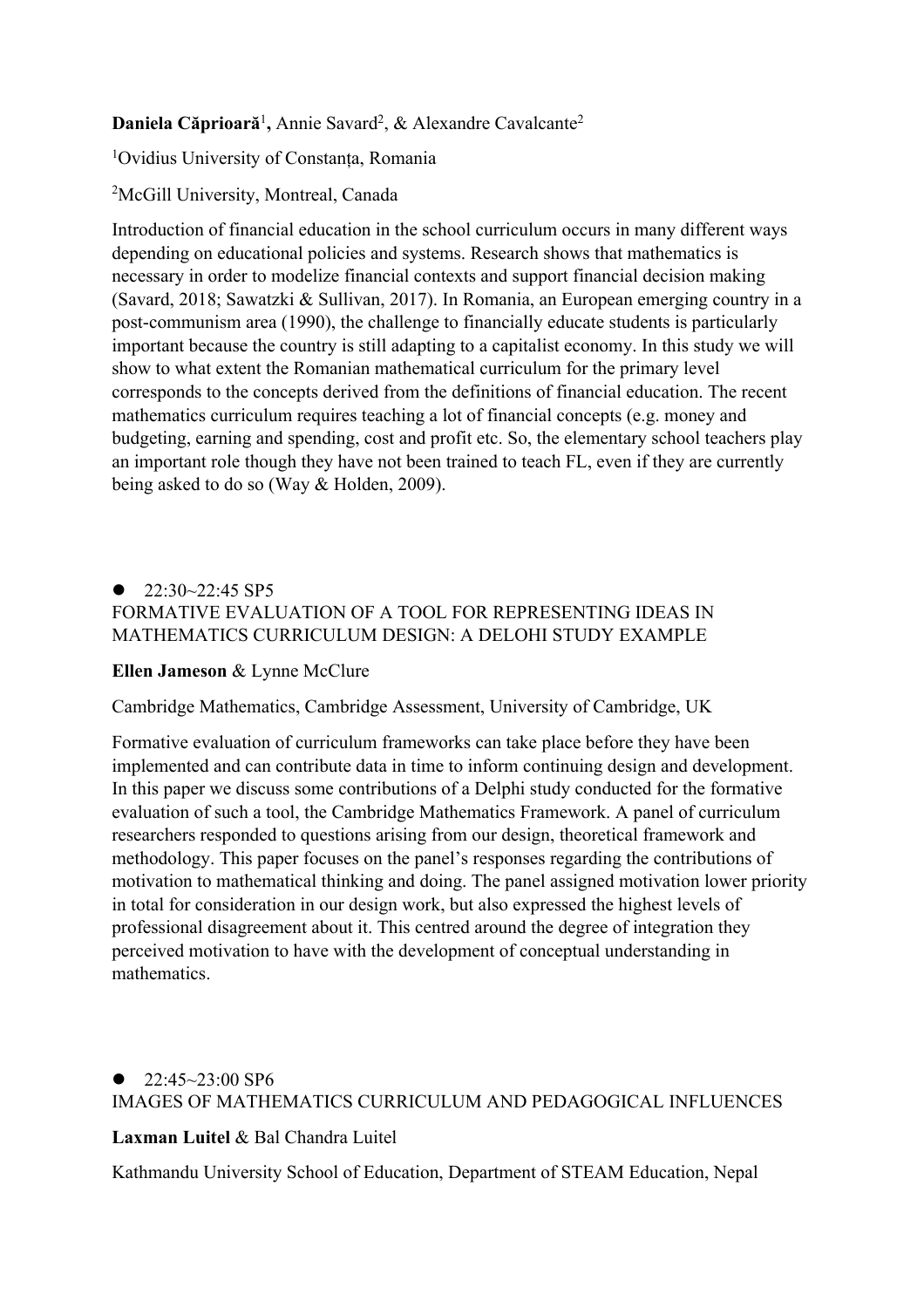I (first author) spent a significant time to search for better ideas, tricks, as well as pedagogies for teaching mathematics in better ways. For this, I realized that curriculum of mathematics plays an important role. The ever-changing beliefs about the mathematics curriculum informed to seek better alternative in teaching it. Keeping those meaningful moments and contexts in the center, I conducted critical research using autoethnography as methodology under multi-paradigmatic research design. The purpose of this study was to assess the beliefs about the mathematics curriculum and its pedagogical influences in classroom aiming to improve the teaching and learning environment. I followed metaphorical approach to represent my beliefs of its curriculum rather than definitional approach. For which the Knowledge Constitutive Interest (Habermas, 1972), Transformative Learning Theory (Mezirow, 1991) and Social Constructivism were considered the major theoretical lenses. The moments and situations I experienced during my teaching and learning activities has represented through multiple genres (story, narrative, poem, etc.)

…………………………………………………………………………………………

# **Session 3 (Saturday July 17th) 14:30~16:00 Beijing time (90 minutes)**

### $\bullet$  14:30~14:45 SP7 A PARTICIPATIVE APPROACH TO DESIGNING A NEW MATHEMATICS COURSE FOR ALL COLLEGE AND UNIVERSITY STUDENTS IN THE PHILIPPINES

### **Catherine P. Vistro-Yu**

Mathematics Department, Ateneo de Manila University, Philippines

This paper aims to describe and analyze the design process that went into the development of the new mathematics course for the general education curriculum (GEC) required of all students of colleges and universities in the Philippines, beginning SY 2018-2019. The new GEC was conceptualized in 2013 to accompany the new K-12 mathematics curriculum offered under the banner of the Enhanced Basic Education Act of 2013. Entitled "Mathematics in the Modern World" (MMW), this new course was envisioned to help provide for the holistic development of the Filipino student in tandem with courses from other disciplines. The process followed in designing MMW is a departure from the traditional top-down approach, allowing for greater participation among educators and subject specialists. Refinement and revisions to the initial course syllabus were based on consultations among different experts and on perspectives of future course instructors during the orientation and training programs held nationwide. Proposals for a more systematic curriculum development process are offered.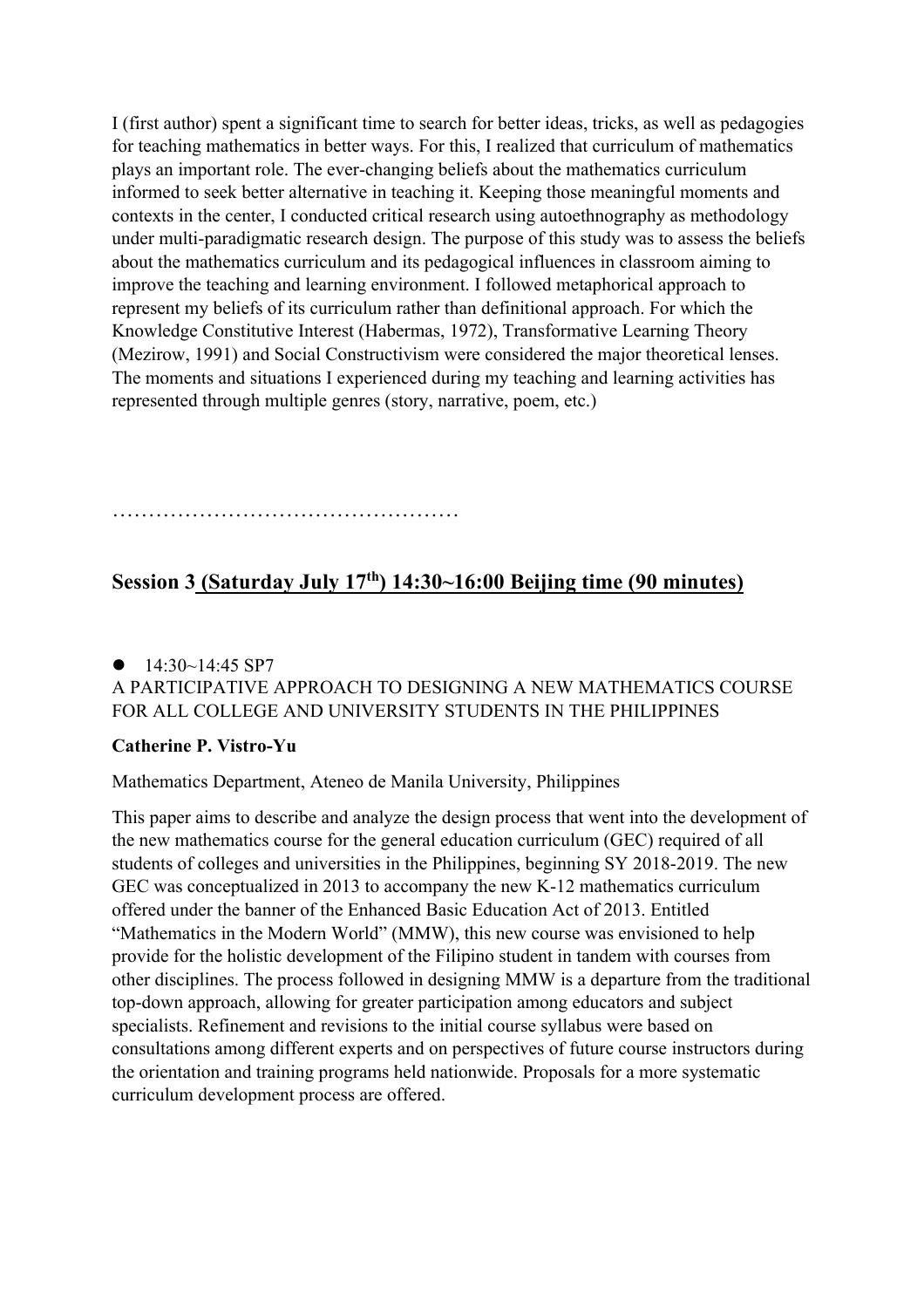### $\bullet$  14:45~15:00 SP8 A COMPARISON OF U.S. AND CHINESE GEOMETRY STRANDS THROUGH THE LENS OF VAN HIELE

#### **Lili Zhou,** Jinqing Liu, & Jane-Jane Lo

Curriculum & Instruction, Purdue University, USA

The present study aims to compare the geometry standards in *U.S*. Common Core State Standards of Mathematics (CCSSM) and *Chinese* Compulsory Education Mathematics Curriculum Standards (CMCS) through the lens of van Hiele levels. The study considered a standard unit as one or multiple learning expectation(s) and placed each learning expectation into van Hiele levels. By examining the van Hiele level distributions of the learning expectations and major topics, this study investigated how CCSSM and CMCS propose the development of the geometric thoughts of students. The findings reveal different emphases in geometry learning goals of CCSSM and CMCS. Specifically, i) CMCS shows more consistent progression through grade bands than CCSSM. ii) CCSSM makes more connections between various aspects of the same topics or between different topics than CMCS. iii) While CCSSM highlights Dynamic Geometry Environments (DGEs), CMCS underscores abstract and rigor at the upper level. Implications of this study and suggestions for future revisions for both standards are discussed.

### $\bullet$  15:00~15:15 SP9 CURRICULUM PROPOSAL FROM EL SALVADOR FOR IMPROVING MATH LEARNING, DESCRIPTION, STRUCTURE, FIRST RESULTS AND EFFECTIVENESS

### **Francisco Antonio Mejia Ramos**

#### Ministry of Education of El Salvador

Low performance in mathematics is a common issue in Latin American countries, and El Salvador is not an exception, from international evaluations, school visit experiences, and teachers' perspectives, the low academic performance in Mathematic has been confirmed. Since 2016, El Salvador in cooperation with JICA has developed a new Mathematics Education Policy, rearranging the National course of study from Primary to Secondary Education, elaborating textbooks, and developing teachers' understanding and classroom implementation of textbooks strategy. The proofreading strategy based on El Salvador students' needs, the rearrangement of contents in the courses of study, and the approach to specific classes are essentially explained in this presentation. The implementation based on a 'student-centered approach' and a suitable 'teacher support' based on some specific formative assessment statements are briefly presented as well. Finally, some findings of the first years of implementation and apparent success are shown at the end of the presentation based on research implementations.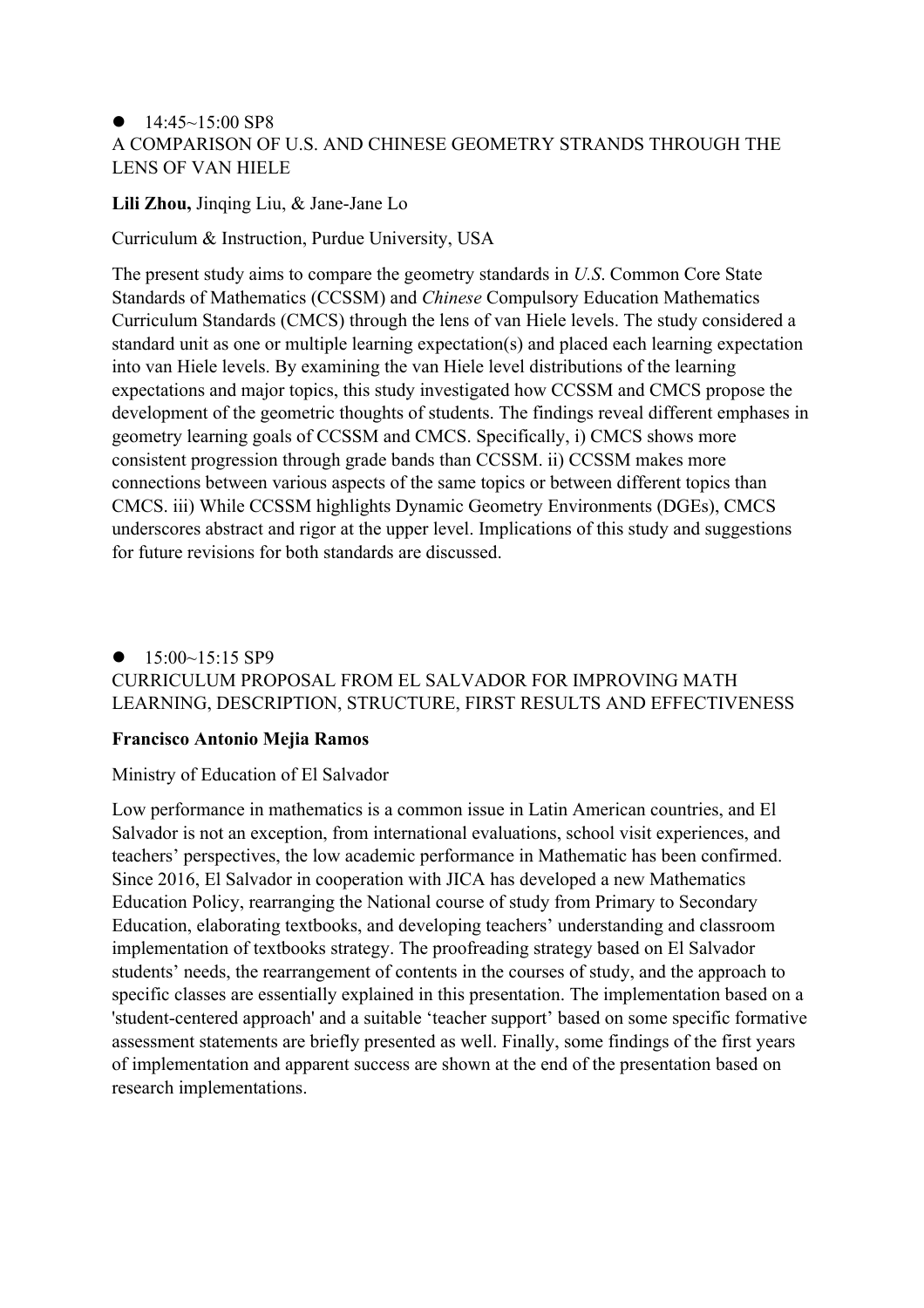### $\bullet$  15:15~15:30 SP10 A COURSE DESIGN FOR MATHEMATICAL MODELING IN HIGH SCHOOL BASED ON STEM EDUCATION

### **Su Shengkui**<sup>1,2</sup>, Miao Lin<sup>1,3</sup>, & Chen Qinghua<sup>1</sup>

<sup>1</sup>College of Mathematics and Informatics, Fujian Normal University, China.

<sup>2</sup>Xiamen No.6 Middle School of Fujian, China.

3 Shanghai Hongkou Experimental School, China.

With the globalization of STEM education, mathematical modeling courses in high school are increasingly important. Drawing on the concepts of course design in the objective model and process model, this study focuses on the strong correlation of mathematical modeling literacy among multiple disciplines in high school. We have built a progressive course system including mathematical modeling basic courses (M), innovation practice courses based on school-enterprise cooperation (I), research-based learning advanced courses (R) and STEM higher-order courses (S), jointly constituting the MIRS course. On this basis, this study illustrates the implementation of the MIRS course through four course cases.

l 15:30~16:00 **Closing Session of TSG 40** Chair: **Masataka Koyama**, Hiroshima University, Japan Cochair: **Jeremy Hodgen**, University College London, UK Members: **Gulseren Karagoz Akar**, Bogazici University, Turkey **Shelly Dole**, University of the Sunshine Coast, Australia **Ruilin Wang**, Capital Normal University, China

…………………………………………

## **Poster Session 1 (Saturday July 17th) 13:00~14:00 Beijing time (60 minutes)**

 $\bullet$  PP1

INVESTIGATING THIRD LEVEL LECTURERS AWARENESS OF SECOND LEVEL CURRICULUM REFORM FOUR YEARS ON

**Fiona Faulkner**, Cormac Breen, Michael Carr, & Mark Prendergast